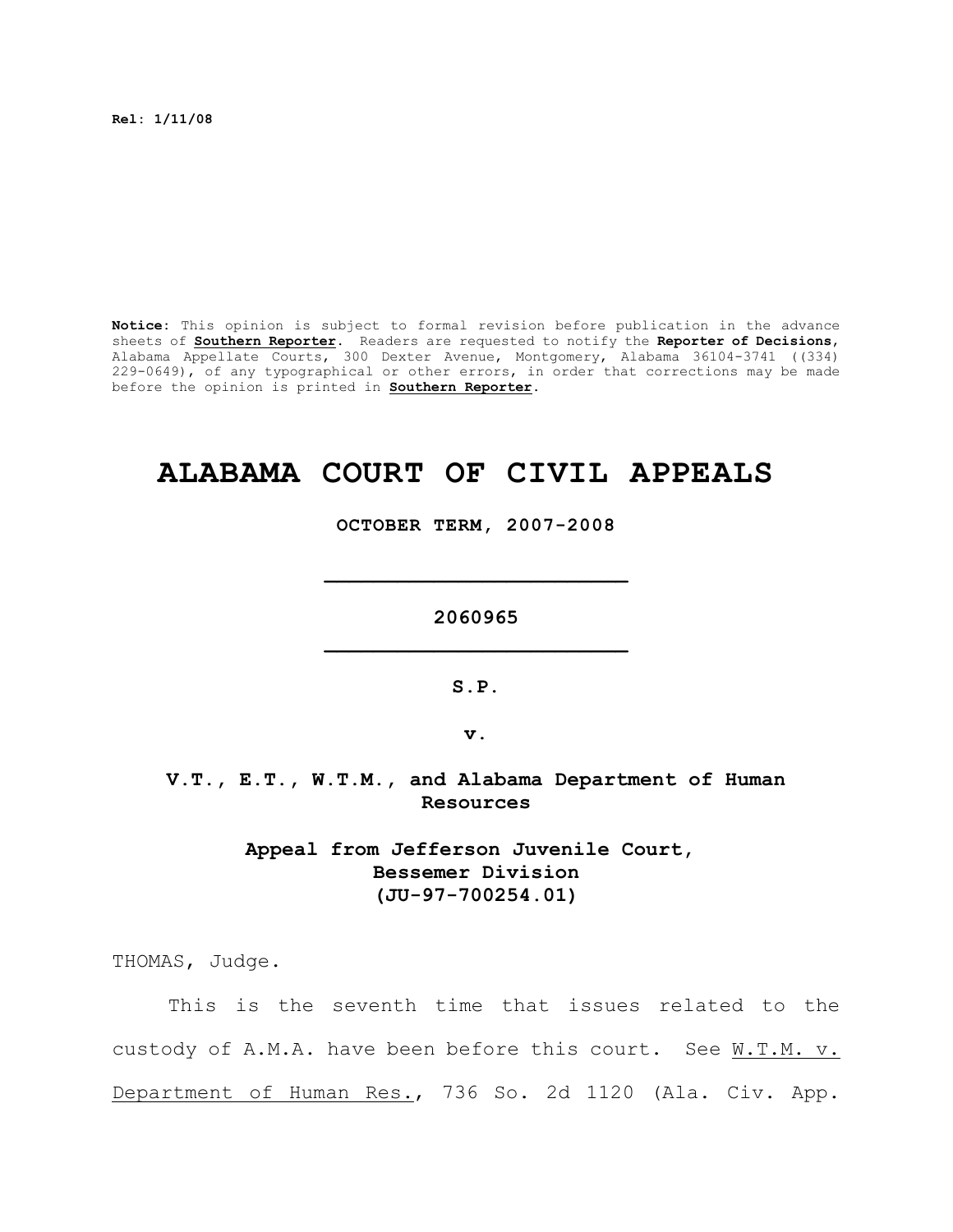1999); W.T.M. v. S.P., 802 So. 2d 1091 (Ala. Civ. App. 2001) (plurality opinion); Ex parte W.T.M., 851 So. 2d 55 (Ala. Civ. App. 2002) (plurality opinion); Ex parte E.T., 895 So. 2d 271 (Ala. Civ. App. 2003) (plurality opinion); W.T.M. v. S.P., 889 So. 2d 572 (Ala. Civ. App. 2003) (plurality opinion); and S.P. v. E.T., 957 So. 2d 1127 (Ala. Civ. App. 2005). Because of our disposition of the instant appeal, a detailed recitation of the facts is not necessary.

From the time of her birth in 1997 until January 2003, A.M.A. had been in the custody of her foster mother, S.P. A.M.A.'s paternal aunt and uncle, V.T. and E.T., had visited with her, as had W.T.M., her disabled father. In January 2003, the Jefferson Juvenile Court awarded custody of A.M.A. to V.T. and E.T. In February 2003, the juvenile court ordered that A.M.A. be allowed transitional visitation with S.P. and A.M.A.'s foster siblings. In October 2003, S.P. moved to modify custody, alleging that a material change in circumstances had occurred since the entry of the January 2003 order and that custody of A.M.A. should be transferred to S.P.

In September 2004, Juvenile Judge Vincent J. Schilleci, Jr., conducted an ore tenus proceeding on S.P.'s motion to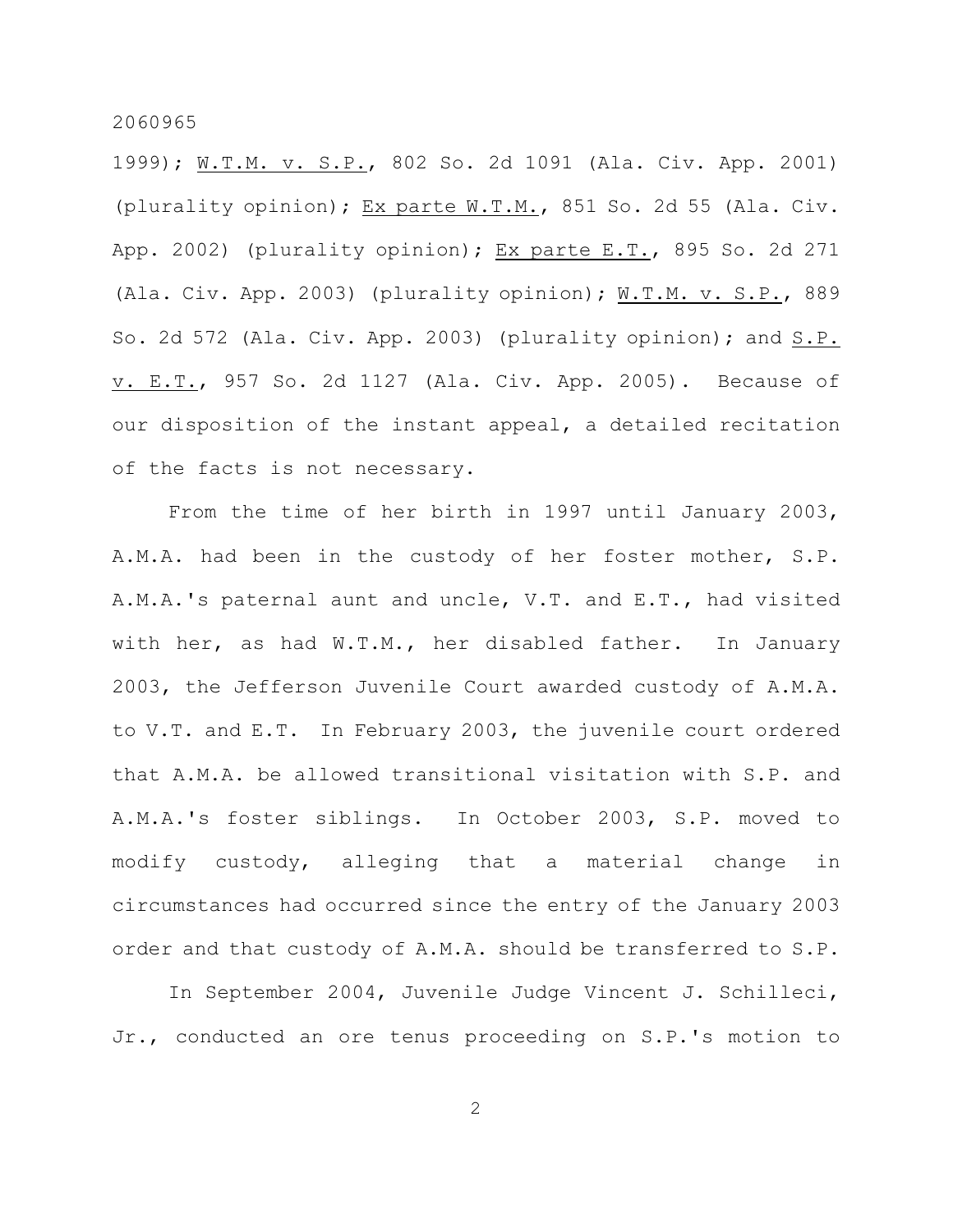modify custody. The parties disagreed with respect to the evidentiary standard that should be applied to S.P.'s motion, with S.P. taking the position that the best-interest-of-the child standard should apply and V.T. and E.T. arguing that the Ex parte McLendon, 455 So. 2d 863 (Ala. 1984), standard should apply. Judge Schilleci ultimately ruled that the McLendon standard applied, that S.P. had not met her burden under that standard, and that the custody of A.M.A. would remain with VT and E.T.

S.P. appealed, and in S.P. v. E.T., this court held that the proper standard was the best-interest-of-the-child standard. Therefore, we reversed the juvenile court's judgment and remanded the cause for that court "to enter a judgment utilizing the best-interest standard." 957 So. 2d at 1133. Following our remand, Judge Schilleci retired and the case was assigned to Judge Melissa J. Ganus. Judge Ganus reviewed the trial transcript and exhibits that had been admitted in the proceeding tried before Judge Schilleci and, without hearing any evidence, rendered a judgment on June 29, 2007, in which she "applie[d] the 'best interest standard'" to the record evidence.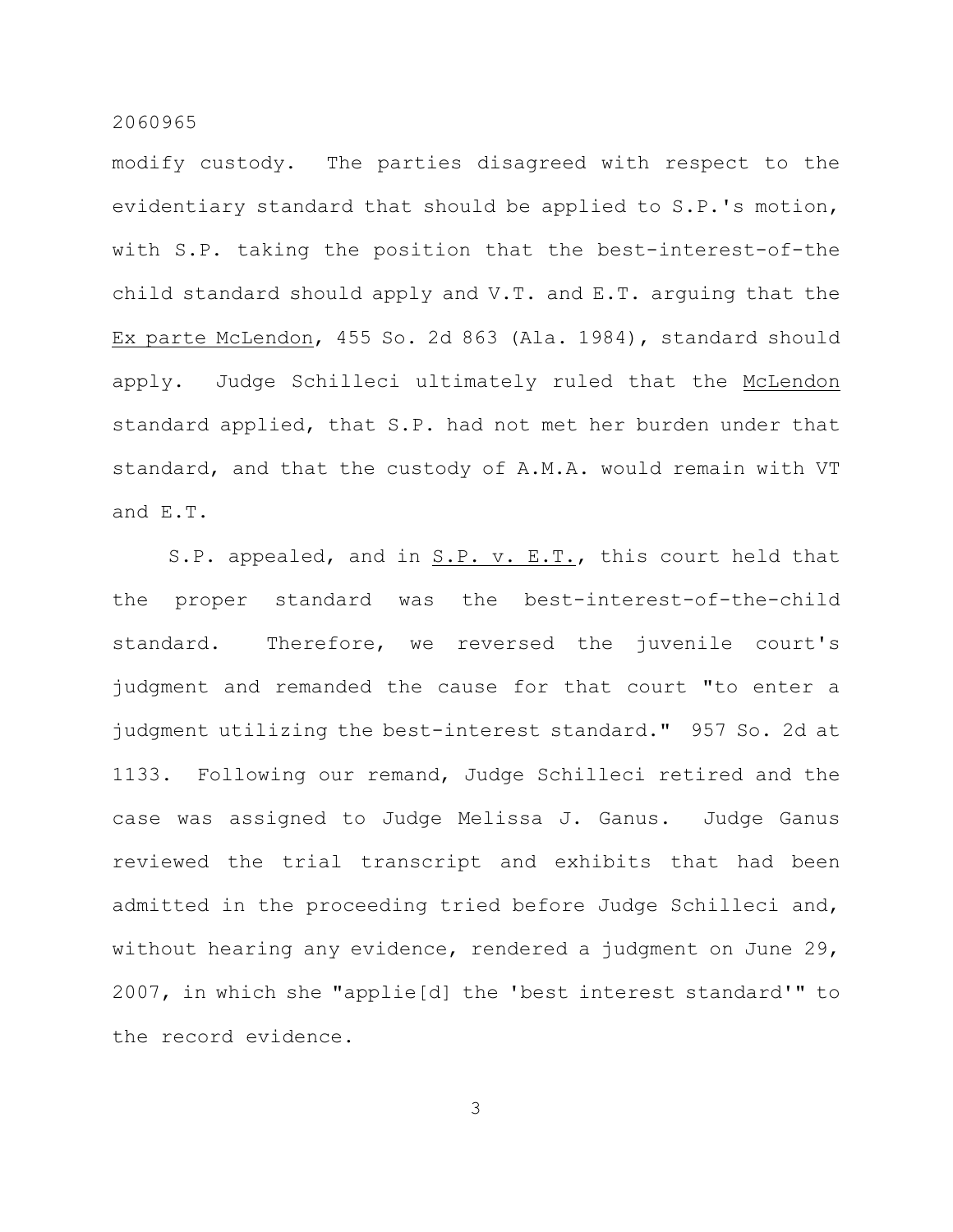This court contemplated that its order on remand would be implemented by Judge Schilleci, who, having previously heard the evidence in the case and having had the opportunity to assess the credibility of the witnesses, would then apply the "best interest" standard to the facts as he had determined them -– or, failing that, that any new judge would necessarily have to conduct a new hearing and apply the "best interest" standard to the facts as he or she determined them.

"Appellate courts do not sit in judgment of disputed evidence that was presented ore tenus before the trial court. Curtis White Construction Co. v. Butts & Billingsley Construction Co., 473 So. 2d 1040 (Ala. 1985). ...

"... The fact that the trial court clearly applied the incorrect law to the facts does not authorize the appellate courts to examine the evidence de novo. Phillips v. Phillips, [622 So. 2d 410 (Ala. Civ. App. 1993)]; Ex parte McLendon, [455 So. 2d 863 (Ala. 1984)]; Curtis White Construction Co. v. Butts and Billingsley Construction Co., supra."

Ex parte Perkins, 646 So. 2d 46, 47 (Ala. 1994). In Perkins, our supreme court held that when a trial court employs too high a standard to deny the requesting party a custody modification, the appellate court should

"remand[] the case for the trial court to consider the evidence in light of the [appropriate lower] standard. See, e.g., Ex parte McLendon, [455 So. 2d